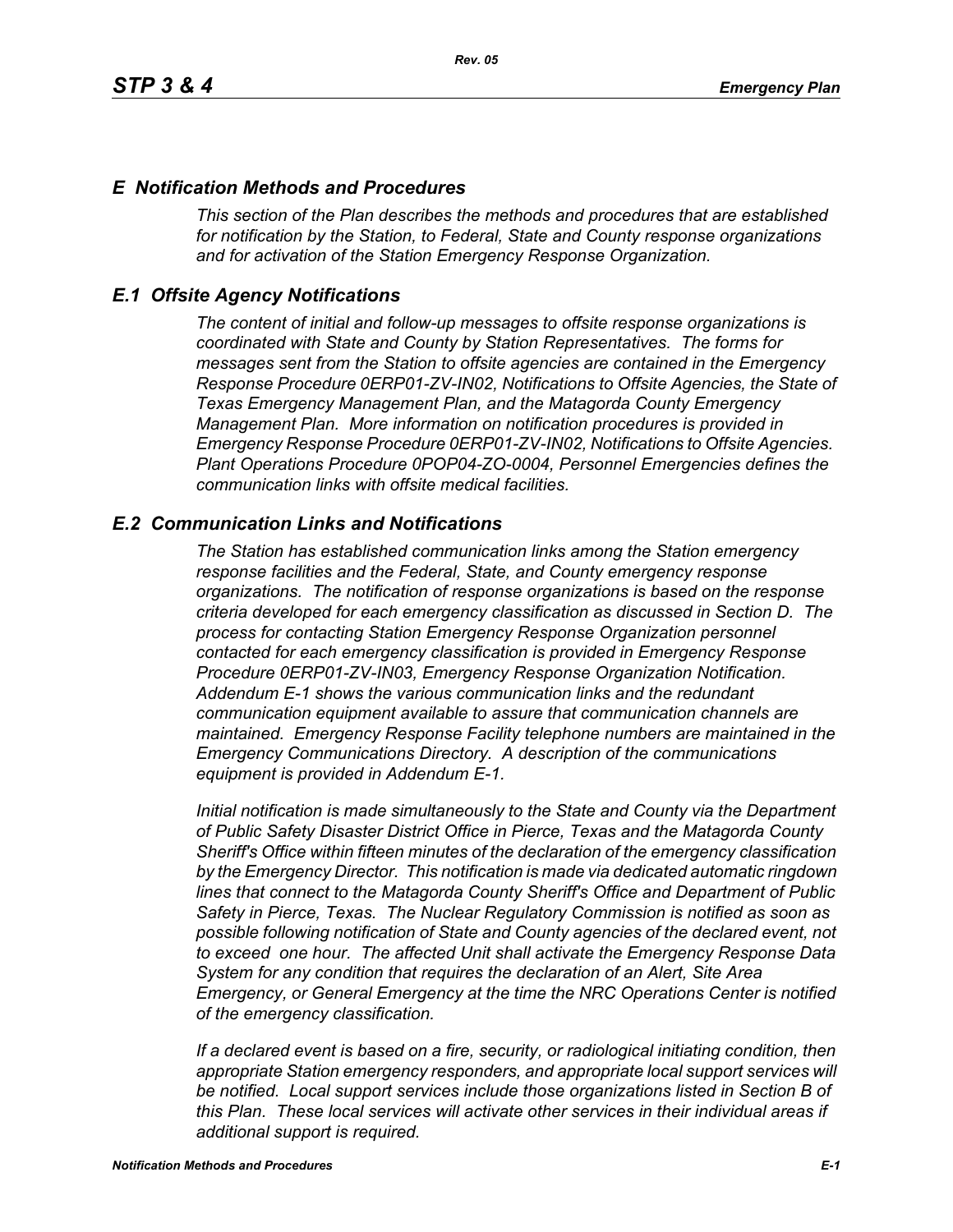# *E.2.1 Unusual Event*

*For an Unusual Event, emergency classification, the Shift Supervisor serving as Emergency Director, will initiate notifications in accordance with Emergency Response Procedure 0ERP01-ZV-IN02, Notifications to Offsite Agencies, and 0ERP01-ZV-IN03, Emergency Response Organization Notification. These procedures are prepared to meet the requirements of Code of Federal Regulations, Title 10, Part 20.2202 or 50.72.*

# *E.2.2 Alert*

*For an Alert emergency classification, the Emergency Director will initiate notifications in accordance with Emergency Response Procedure 0ERP01-ZV-IN02, Notifications to Offsite Agencies, and augment the onshift duty complement using 0ERP01-ZV-IN03, Emergency Response Organization Notification. The Station Emergency Response Organization will be notified and requested to report to their respective Emergency Response Facilities. The Operations Support Center and the Technical Support Center will be activated. The Emergency Operations Facility and Joint Information Center are staffed as a precautionary action, and may be activated at the discretion of the Emergency Director. Dose projection capability is provided in the Emergency Operations Facility at an Alert. Personnel in the Emergency Operations Facility act in a support role to the Technical Support Center. The purpose of this emergency classification is to provide early and prompt notification of minor events which could lead to more serious consequences given operator error or equipment*  failure, or which may be indicative of more serious conditions that are not yet fully *realized.*

# *E.2.3 Site Area Emergency*

*For a Site Area Emergency classification, the Emergency Director will initiate notifications in accordance with Emergency Response Procedure 0ERP01-ZV-IN02, Notifications to Offsite Agencies, and augment the activated ERO staff utilizing 0ERP01-ZV-IN03, Emergency Response Organization Notification. Members of the Station Emergency Response Organization are notified and requested to report to their respective emergency response facilities which are activated at the Site Area Emergency. The emergency classification reflects conditions where full mobilization of emergency personnel is indicated, as well as, the dispatch of Offsite Field Teams with associated communications.*

*The Department of State Health Services, shall establish communications with the Matagorda County Emergency Management Organization, the Texas Department of Public Safety, the Governor's Division of Emergency Management, and the Station.* 

*The Department of State Health Services, may activate its Radiological Response Organization and dispatch Radiological Response Teams to the site environs to perform radiological monitoring and environmental impact assessment. The Emergency Management Council is activated upon notification of the declared event by the Station. The Department of State Health Services may dispatch a mobile environmental analysis and sampling vehicle to the Staging Area at the Bay City Civic Center to assist the Radiological Response Teams.*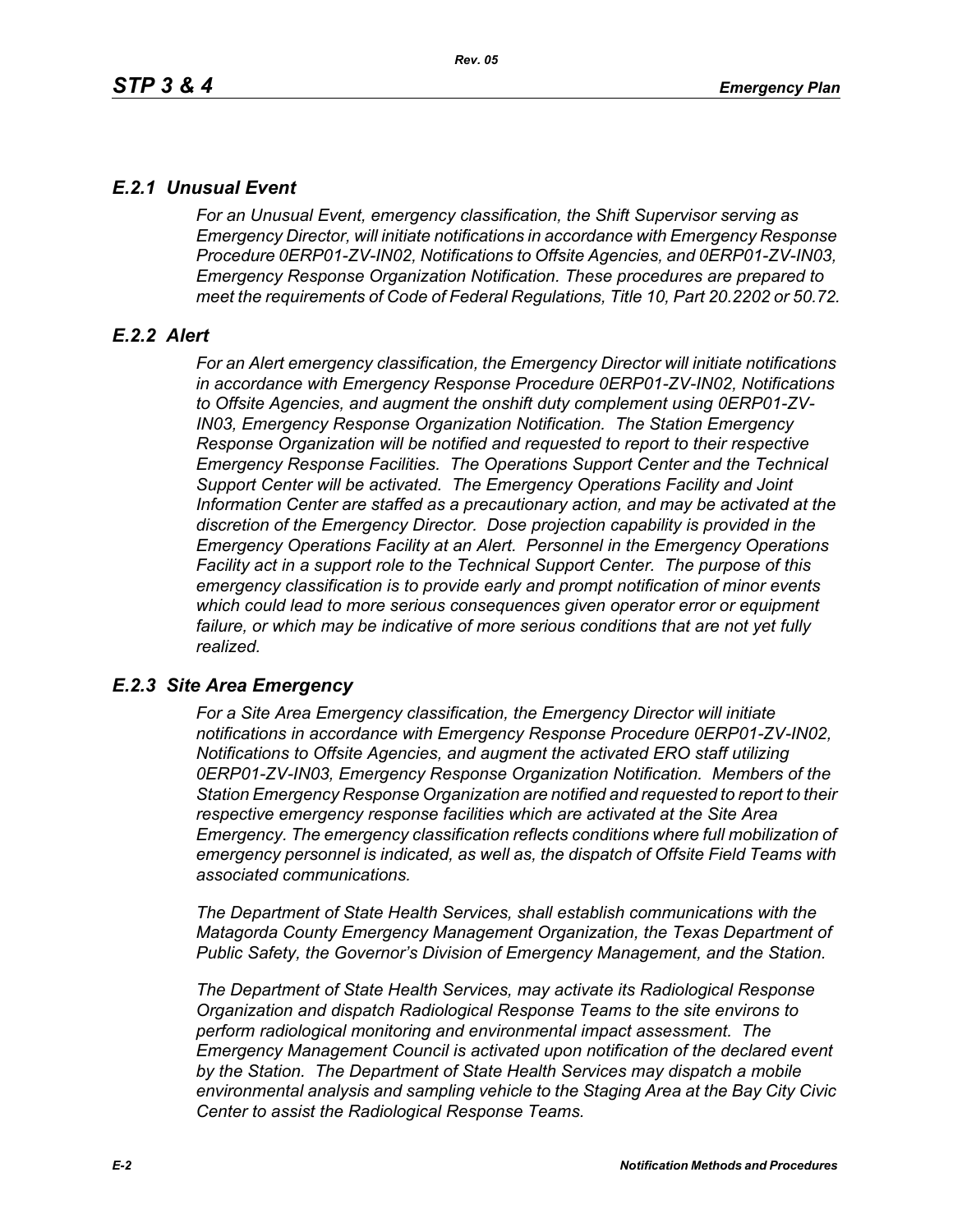# *E.2.4 General Emergency*

*For a General Emergency classification, the Emergency Director will initiate notifications in accordance with Emergency Response Procedure 0ERP01-ZV-IN02, Notifications to Offsite Agencies, and notify Emergency Response Organization personnel utilizing 0ERP01-ZV-IN03, Emergency Response Organization Notification. The entire Station Emergency Response Organization is notified and directed to report to their respective emergency response facilities. The emergency classification reflects conditions requiring immediate implementation of appropriate predetermined protective actions.*

*The Department of State Health Services, shall establish communications with the Matagorda County Emergency Management Organization, the Texas Department of Public Safety, the Governor's Division of Emergency Management, and the Station.*

*The Department of State Health Services, may activate its Radiological Response Organization and dispatch Radiological Response Teams to the site environs to perform radiological monitoring and environmental impact assessment. The Department of Public Safety may provide escort for the Department of State Health Services, Radiological Response Team personnel. The Emergency Management Council is activated upon notification of the declared event by the Station. The Department of State Health Services will dispatch a mobile environmental analysis and sampling vehicle to the Staging Area at the Bay City Civic Center to assist the Radiological Response Teams.*

#### *E.3 Notification of the General Public*

*The general public (resident and transient population) will be notified of an Unusual Event through press releases, radio broadcasts, and other news media. The general public will be notified of Alert or higher declarations through news advisories and/or Emergency Alert System messages prepared by Matagorda County Emergency Management officials. During emergencies that may require the implementation of protective actions, the general public will be alerted by the Prompt Notification System, which consists of alert radios, warning sirens, and news advisories and/or Emergency Alert System messages. This system is designed to enable the County authorities to notify essentially all of the population within the Emergency Planning Zone within about fifteen minutes.* 

*Sirens are utilized to alert the more densely populated areas identified on Figure E-1. This system was designed considering the Federal Emergency Management Agency's Outdoor Warning System Guide (CPG-17), Federal Emergency Management Agency - Report-10, and the Nuclear Regulatory Commission's guidance presented in NUREG-0654/FEMA-REP-1, Rev. 1. All sirens have a single tone, two signal capability with a required signal duration of at least three minutes. The siren system is activated from the Matagorda County Sheriff's Office, or from the Station Emergency Operations Facility; individual sirens can be activated singularly at the individual siren location. The Station is responsible for the maintenance and routine testing of the siren system in accordance with NUREG 0654/Federal Emergency Management Agency Report-1 and the siren manufacturer's technical manual.*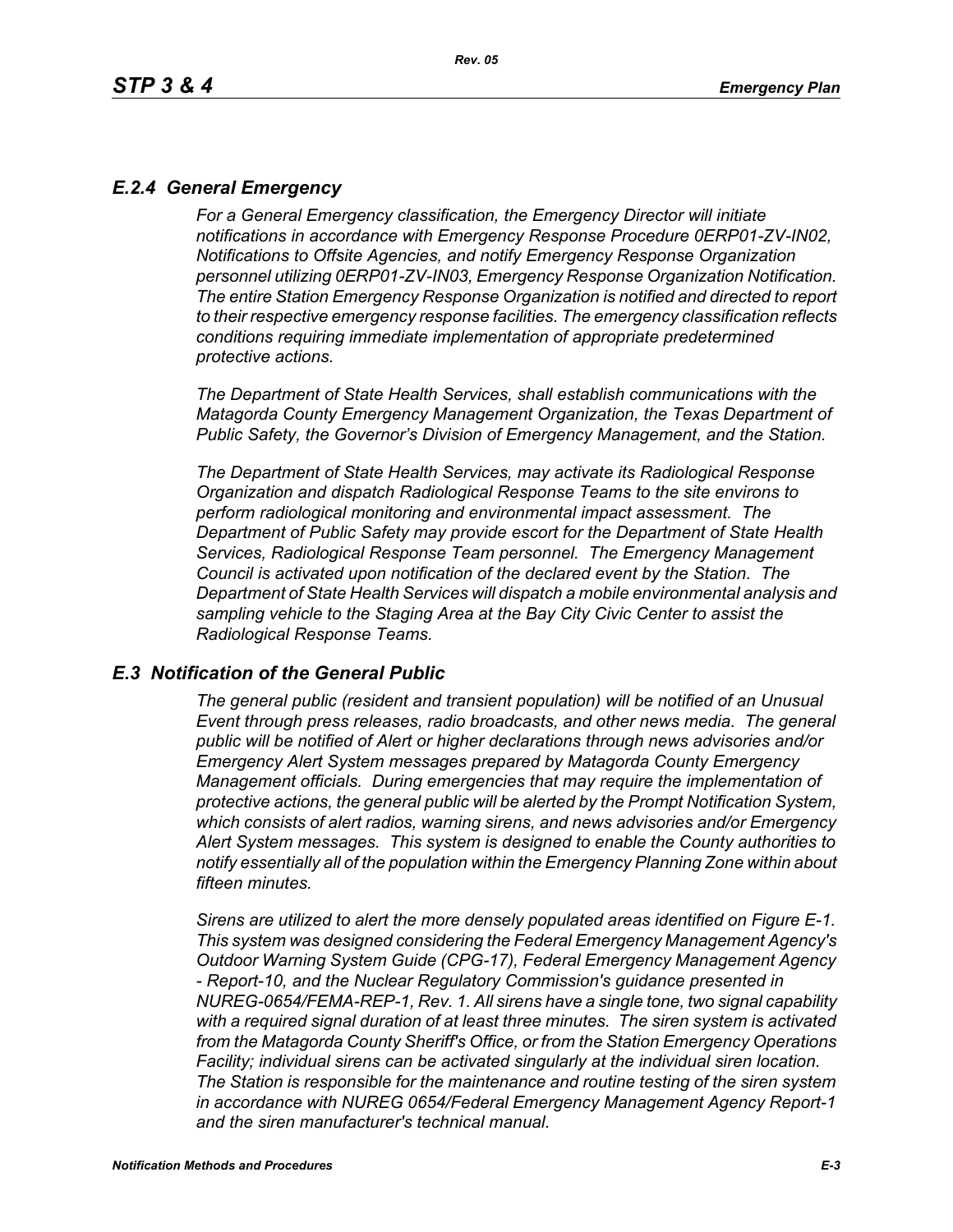*Deficiencies that are identified in the routine testing of the siren subsystem shall be corrected in an expedient manner not to exceed four months [10CFR50.54(s)(2)]. During this period of time, alternate notification methods shall be provided for residents within the siren's coverage, if the deficiency renders a siren out-of-service. This service is described in Matagorda County Emergency Management Plan Procedures.*

*The warning sirens and alert radios are activated by radio signal. The primary activation point is the Matagorda County Sheriff's Office. The sirens are activated by radio directly from the Sheriff's Office. The alert radios are activated by an Emergency Alert System signal from KMKS FM Radio Station in Bay City based on direction from Matagorda County Emergency Management officials. This service to the general public is provided 24 hours per day to accommodate day or night activation's. The secondary control point for the siren system is the Station Emergency Operations Facility. The siren system will be activated at the secondary control point only as directed by the Matagorda County Emergency Management officials and as approved by the Emergency Director.* 

*Reasonable efforts shall be made to provide alert radios to residences within the ten mile emergency planning zone that are outside the effective coverage area of the siren system, as well as to major businesses, recreational areas and schools within the ten mile emergency planning zone. The alert radios are tested on a regular basis with activation of the test signal for the Emergency Alert System. Radios have a battery backup provision in the event of power failure. Instructions for use accompany the radio package. Maintenance and documentation is the responsibility of the Station.* 

*The public receives instructions periodically that they are to tune to their local Emergency Alert System radio station, KMKS FM Radio, for emergency instructions whenever the sirens or alert radios are activated. The Emergency Alert Messages originate from Matagorda County officials.* 

#### *E.4 Matagorda County Instructions to the Public*

*Matagorda County Emergency Management officials may use preformatted messages which give instructions to the public regarding specific protective actions to be taken by occupants of affected areas, if protective actions become necessary. Typical text for the messages are provided in the Matagorda County Emergency Management Plan Procedures. The Station has established notification methods and will provide information to Matagorda County that will allow officials of Matagorda County to make decisions on the appropriate public warning messages to be broadcast via the Emergency Alert System.*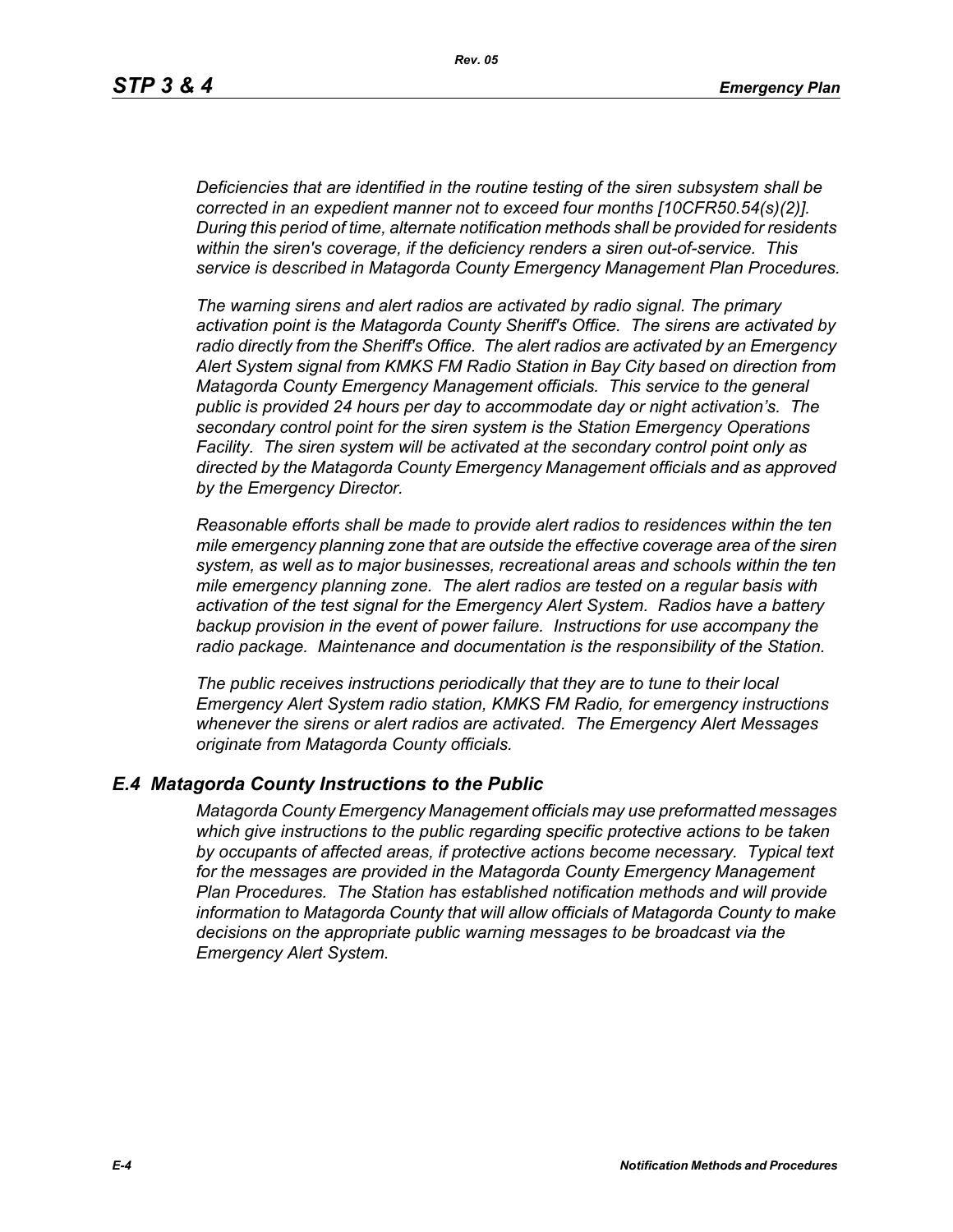# *Addendum E-1 Emergency Response Facilities Communications Page 1 of 3*

# *1.0 Function*

*The communications systems are designed to provide rapid and efficient communications required for operation and administration of the plant under all operating and emergency conditions. The diverse subsystems provided assure that adequate onsite and offsite communications are available to support orderly plant operation, shutdown, firefighting, and evacuation. In addition, attention is given to maintaining contact with the Matagorda County Sheriff's Office, the Department of Public Safety Disaster District in Pierce, Texas, and the Nuclear Regulatory Commission.*

### *2.0 Design Bases*

*The communications systems are not safety related and have no safety design bases. Failure of these systems shall not compromise any safety-related system nor require a plant shutdown.*

*The communications systems are designed to provide effective onsite and offsite communications. It allows operation and administration of the plant during all modes of operation.*

#### *3.0 Description*

#### *3.1 The following typical subsystems are provided:*

- *Telephone System*
- *Public Address (paging/alarm system)*
- *Maintenance Jack System*
- *Two-way Radio System*
- *Radio Paging System (beeper)*
- *Communications Console*
- *Satellite Telephone*
- *Emergency Notification & Response System (ENRS)*

### *3.1.1 Onsite Communications Systems*

#### *3.1.1.1 Telephone System*

*The telephone system is a Public Branch Exchange system that provides dial access to General Telephone Company of the Southwest in the Palacios central office, and microwave circuits to Bay City and Houston. The system has an independent, automatic starting and switching, backup power source. Additionally, dial*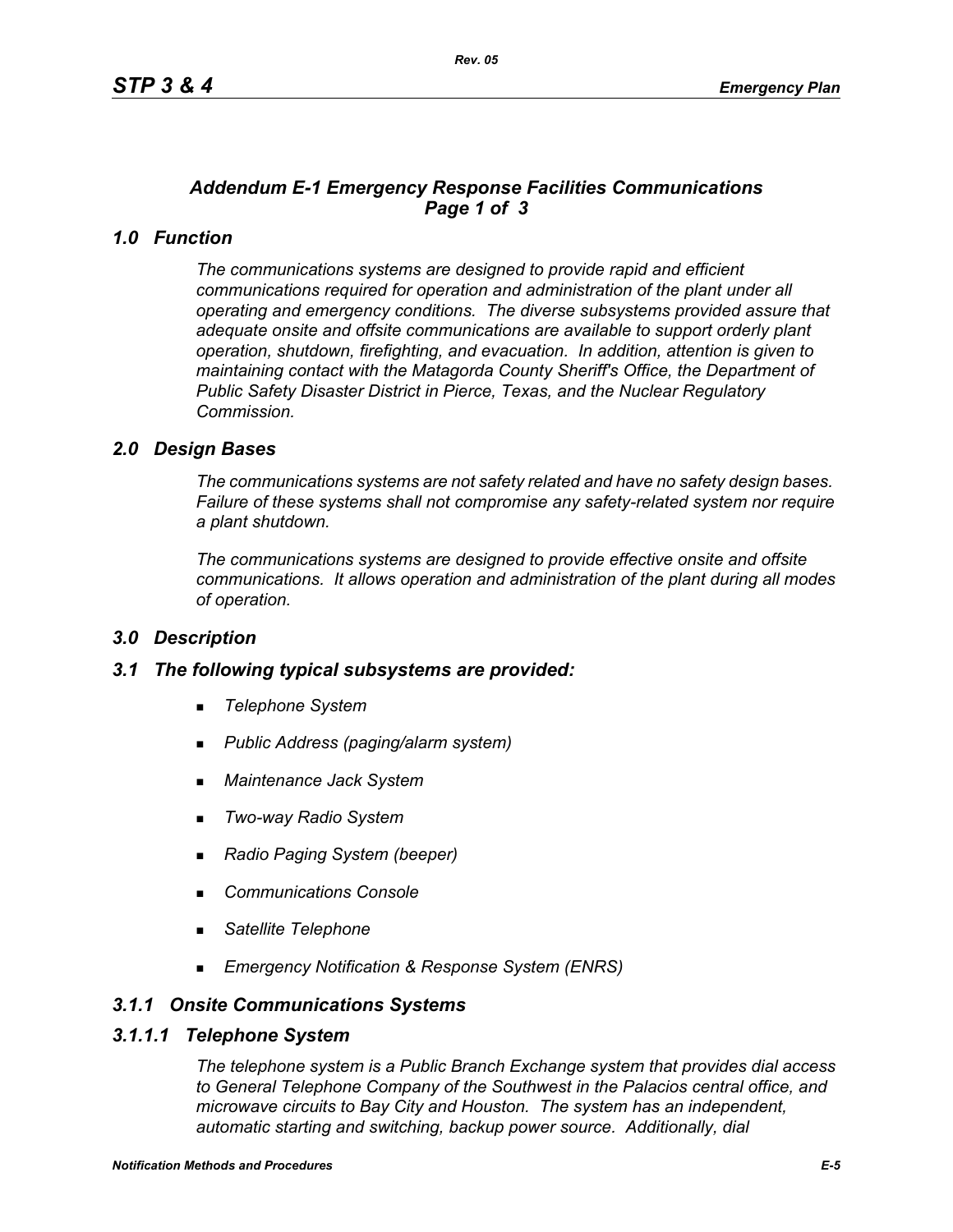# *Addendum E-1 Emergency Response Facilities Communications Page 2 of 3*

*access to the plant voice paging system, the radio paging system (beeper) and telecopiers is provided.*

# *3.1.1.2 Public Address (Paging/Alarm System)*

*The voice paging and alarm system is provided to transmit routine messages, and emergency signals, such as fire, plant evacuation, and radiation emergency alarms. Flashing lights are provided in high noise areas inside plant buildings.*

### *3.1.1.3 Maintenance Jack System*

*Telephone jack stations are provided throughout the plant for operating convenience during repair, operation, and maintenance of equipment required for safe shutdown.* 

*Two-Way Radio System Radio repeater base stations provide communication between control base stations, mobile units and hand-held portable radios within the plant area. Self-contained batteries power hand-held portables.* 

# *3.1.1.4 Radio Paging System (Beeper)*

*The radio paging system includes a fixed transmitter and receives only portable units. The pager system is a tone system that may be activated from plant telephones or from offsite touch-tone telephones.* 

# *3.1.1.5 Communications Consoles*

*The communications consoles provide plant operators with access to the telephone system, two-way radio channels, radio paging systems, and the public address systems. Plant emergency and fire alarm signals are activated from designated communications consoles.*

# *3.1.1.6 Emergency Notification & Response System (ENRS)*

*ENRS is an offsite automated computer operated system used for ERO pager activation and AutoDial Telephone notification of declared emergencies. This system maintains a redundant system in case of a primary system failure. A backup to the offsite automated computer system consists of activation of all STPNOC ERO pagers.*

# *3.1.2 Offsite Communications Systems*

*Access to the nationwide dial telephone network is through the local telephone exchange at Palacios, Texas. The exchange is owned and operated by General Telephone Company of the Southwest. The Center Point Energy microwave system also provides communication circuits into Houston. Offsite communication with the commercial telephone network is established via these circuits and can be accessed from both the Control Rooms, both Technical Support Centers, and the Emergency Operations Facility.*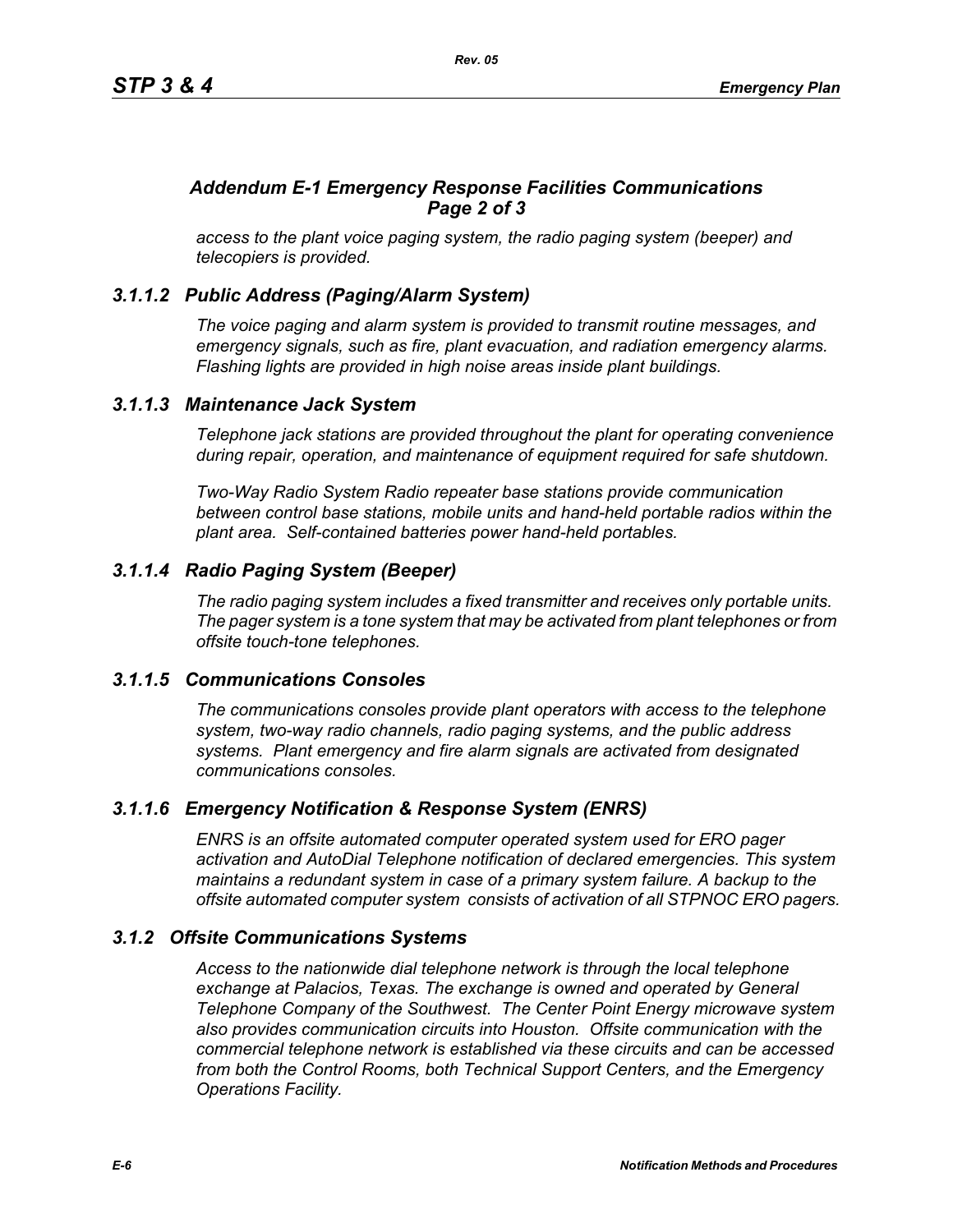### *Addendum E-1 Emergency Response Facilities Communications Page 3 of 3*

*Dedicated automatic ringdown lines allow immediate and direct contact with the Matagorda County Sheriff's Office and the Texas Department of Public Safety, Disaster District Sub 2C in Pierce.*

 *The Federal Telephone System (FTS) 2001 is a dedicated telephone system for establishing contact with the Nuclear Regulatory Commission Operations Center in Rockville, Maryland. This telephone circuit is also known as the Emergency Notification System.*

*The Health Physics Network, another Federal Telephone System (FTS) 2001 dedicated telephone system, is designed to provide communications with the NRC Health Physics Section and/or other nuclear power plants during a declared emergency or drill/exercise.*

*Special telephone service circuits allow immediate and direct contact with the STP Coordinator.*

*A satellite telephone is maintained in the Control Rooms. This telephone can be operated on Alternating Current or Direct Current power and provides worldwide access via satellite in case of a total loss of all telephone capability to the Station and/or surrounding area.*

#### *3.2 Operation*

*The communications systems are designed to allow contact among plant personnel, and plant-to-offsite communications during normal and emergency conditions.Station procedure 0PGP05-ZV-0011, Emergency Communications, provides guidance regarding the operation of the Emergency Communication systems when responding to an emergency or drill/exercise. Station procedures 0PGP05-ZV-0002, Emergency Response Activities Schedule, and 0PGP07-ZA-0011, Communication Systems, provide details on the maintenance and testing requirements for the communication systems.*

# *3.3 Systems Interface*

*The telephone system provides interface between incoming telephone lines, the microwave system, plant voice paging system, radio-paging system, communications consoles and other associated equipment. The communications consoles interface with the telephone system, the radio system, and the plant voice paging system. Radio and telephone equipment used in the Technical Support Centers and Emergency Operations Facility are powered from separate non-Class 1E diesel generator-backed busses. Refer to Figure E-2, Typical Emergency Response Facilities Communications Pathway.*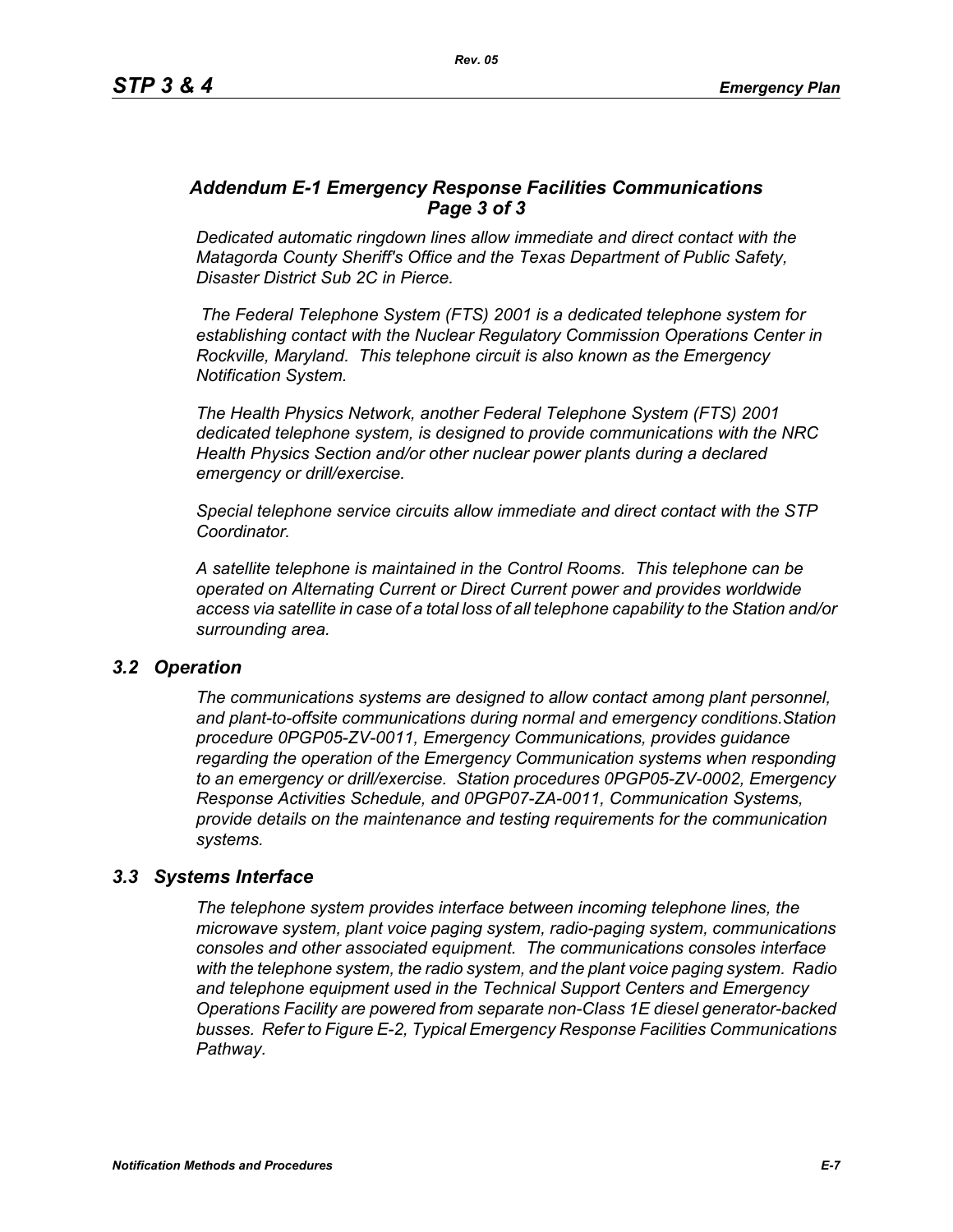

*Rev. 05*

*STP 3 & 4*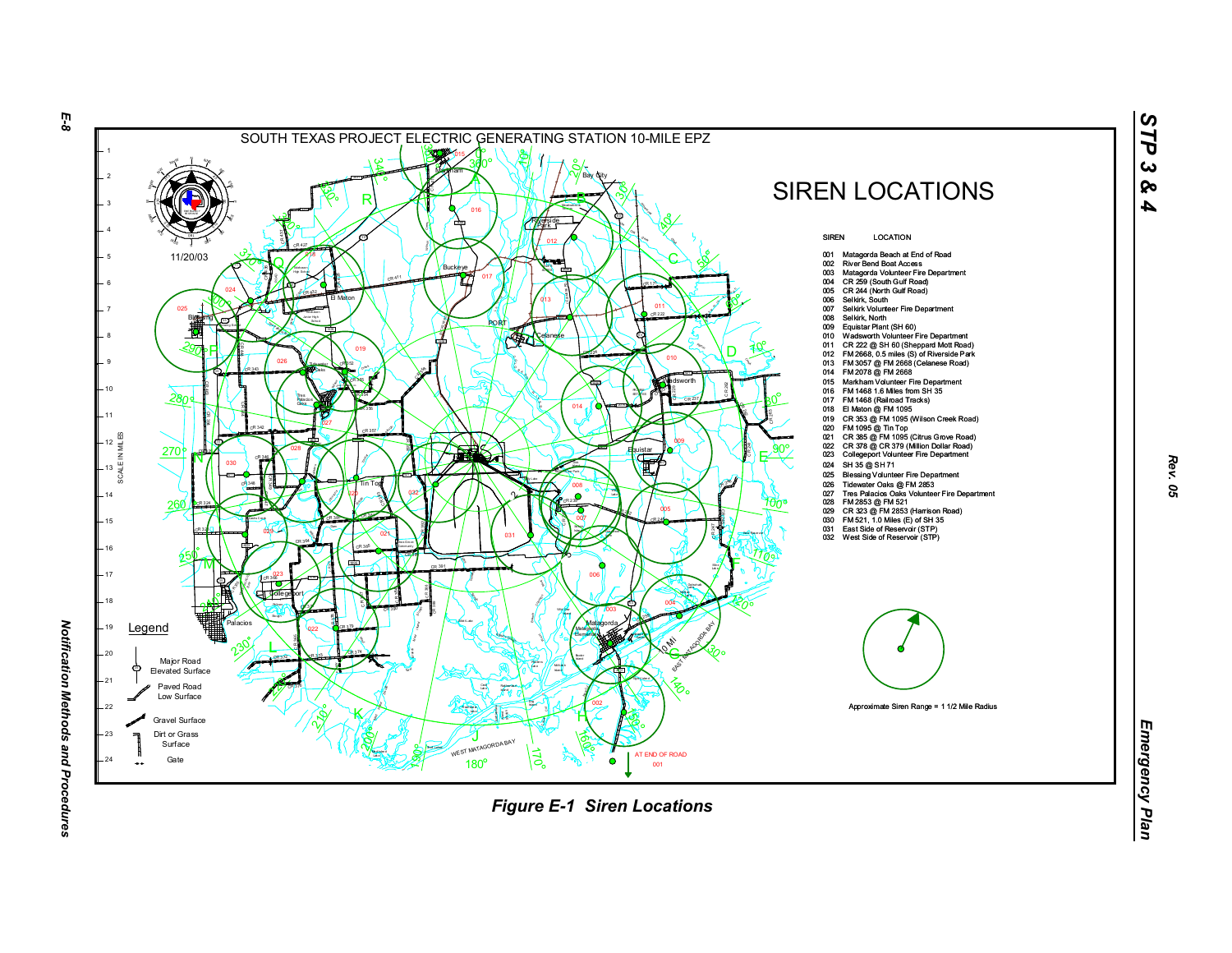

*Figure E-2 Typical Emergency Response Facilities Communications Pathway*